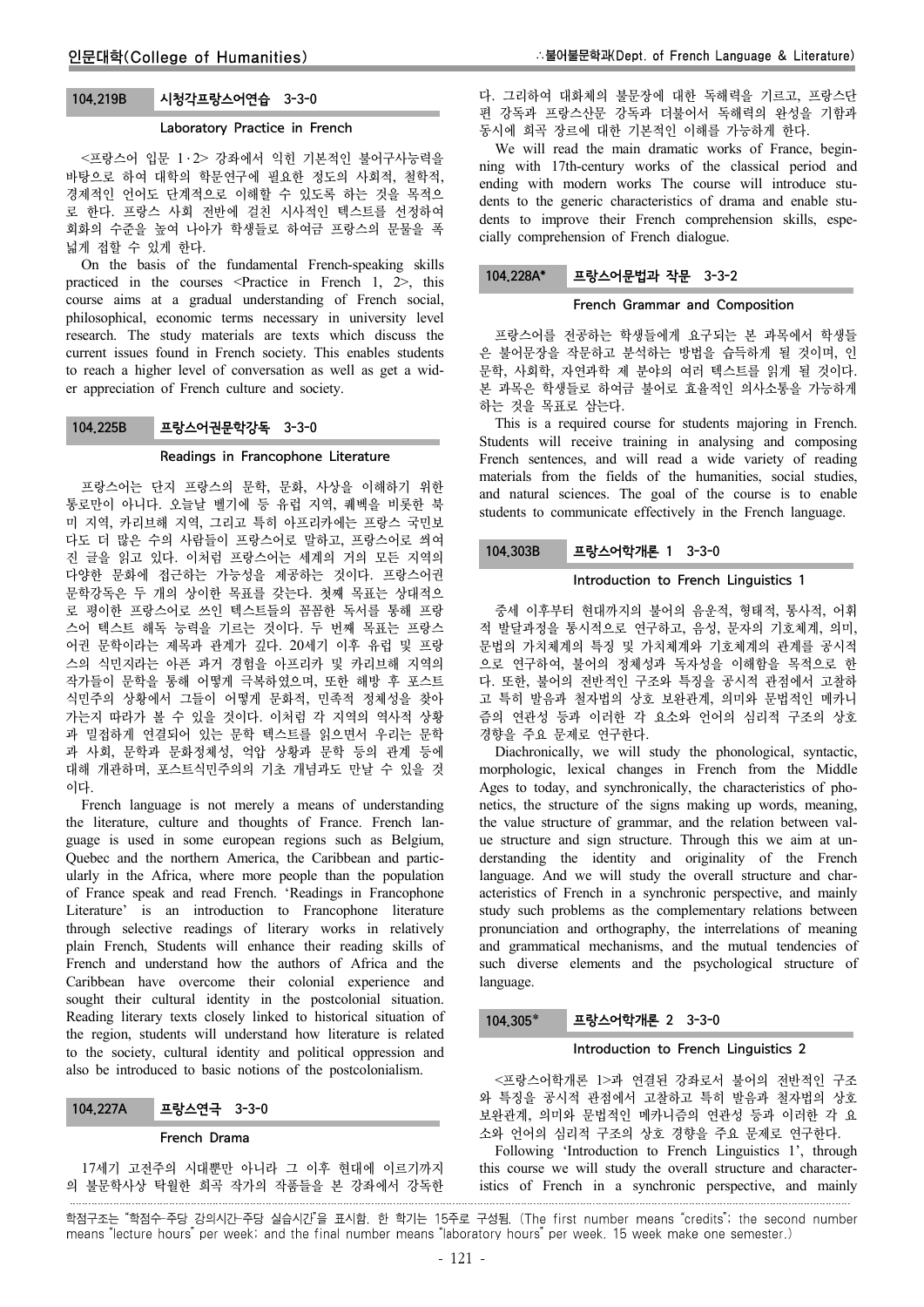study such problems as the complementary relations between pronunciation and orthography, the interrelations of meaning and grammatical mechanisms, and the mutual tendencies of such diverse elements and the psychological structure of language.

# 104.315B 18세기 프랑스문학 3-3-0

#### 18th French Literature

18세기 불문학, 특히 계몽주의에 대한 깊이 있는 이해를 목표 로 하는 본 과목은 이 시대의 전반적인 특징인 계몽주의 사상의 형성과정과 구체적인 면모를 몽테스키외, 볼테르, 디드로, 루소를 통하여 살피고 그들의 역할과 후세에 미친 영향을 고찰한다.

The course examines the formation and character of the French Enlightenment Special attention will be paid to the works of Montesquieu, Voltaire, Diderot, Rousseau, and their role and influence in history.

# 104.316A\* 프랑스문학개론 1 3-3-2

#### Introduction to French Literature 1

프랑스문학개론은 중세에서 현대까지의 프랑스 문학을 대상으로 삼는다. 한편으로는 여러 문예사조를 중심으로 문학사적 접근의 중요성과 의의를 배우며, 다른 한편으로는 대표적인 텍스트들을 읽고 해석하면서 텍스트 설명이라는 정치한 해석 방식의 기초를 배운다. 이를 통해 학생들은 문학사의 흐름, 문학과 사회의 관계, 개별 텍스트에 대한 이해를 심화할 수 있을 것이다. 특히 프랑스 문학개론 1에서는 프랑스어가 문학의 언어로 사용되기 시작한 중 세 텍스트들에서 출발하여, 르네상스 및 16세기의 작품들, 바로크 문학, 고전극으로 대표되는 17세기의 고전주의 문학, 그리고 18세 기 계몽주의 문학 텍스트들을 다룰 것이다. 몽테뉴, 라블레, 라신, 코르네유, 볼테르, 루소처럼 프랑스 문화와 사상의 꽃을 피운 대가 들의 작품을 통하여 우리는 전통 프랑스 문화의 핵심을 맛볼 수 있을 것이다.

A survey of french literature from the Middle ages to the modern era. This course is designed to introduce students to french literary history through various literary trends. Students will learn some basic interpretation methods such as 'explication de texte' through a close reading of french literary masterpieces. In this course 'Introduction to French Literature 1', literary texts of the Middle ages in which the french language has begun to be used as literary language, masterpieces of the Renaissance era and the 16th century, the Baroque literature, classical literature of the 17th century including the classical French drama and literary works of the Enlightenment and the 18th century will be discussed. Students will be introduced to the essence of the cultural tradition of France by some major authors such as Montaigne, Rabelais, Racine, Corneille, Voltaire and Rousseau.

# 104.321 19세기 프랑스소설 3-3-0

#### 19th Century French Novel

<불문학 개론> 강좌를 통하여 개괄적으로 파악한 것을 바탕으 로 하여, 19세기의 사실주의와 자연주의를 보다 깊이있게 고찰하 는 것을 목표로 한다. '적과 흑'의 작가, 스탕달, 메리메, '인간희 극'의 발자크 등 19세기 들어 꽃피기 시작한 소설이라는 장르가 갖는 문학사적 의의를 고찰하고 플로베르에게 이르러 사실주의가 어떠한 결실을 맺게 되는 가를 살피고 뒤이어 공꾸르 형제 및 졸 라를 통하여 자연주의로 이행되는 과정을 그들의 작품을 통하여 고찰한다.

Built on the foundations of <Introduction to French Literature>, this course aims at a deeper study of 19th century Realism and Naturalism. We will inquire into the historical significance of the novel, which flourished in the 19th century through the works of such writers as Stendhal [Le Rouge et Le Noir], Marimée, and Balzac [La Comédie humaine]. Next the course will focus on their influences over the Realist writers like Flaubert. The class will then lead up to the progression from Realism to Naturalism as evidenced in the work of the Goncourt brothers and Zola.

# 104.322 20세기 프랑스소설 3-3-0

#### 20th Century French Novel

본 과목은 1차대전 직전부터 전개된 다양한 소설적 시도들을 중 심으로 현대 불문학의 여러 면모를 이해하는 것을 목표로 하고 있 다. 아나똘 프랑스, 부르제, 바레스 및 로멩 롤랑, 끌로델 등의 작 품에 대한 이해에서 출발하여, 프루스트와 지드의 새로운 소설과 말로, 생-텍쥐페리의 행동문학, 모리악, 베르나노스, 그린의 기독교 문학, 까뮈, 사르트르의 실존주의 소설 및 누보 로망을 고찰한다.

This course seeks to understand the various characteristics of modern French literature through a critical study of post World War I novels. We will start with the works of Anatole France, Bourget, Barrès, Romain Roland, and Claudel, proceeding, then to the new novels of Proust and Gide. Also examined will be the Literature of engagement of Malraux and Saint-Exupéry, the Christian literature of Mauriac, Bernanos, Green, the Existentialist novels of Camus and Sartre, as well as the Nouveau Roman.

### 104.323B 프랑스어 문법과 텍스트 3-3-0

### French Grammar and Text

이미 여러 학기에 걸쳐 불문과의 전공과목을 수학한 학생들에 게 불어 문장의 다양한 실제 상황을 경험하게 하여, 단순히 외국 어 문장의 해독의 차원을 넘어 학생들로 하여금 불어의 원래 뜻에 가장 적합한 우리말 표현 능력을 습득할 수 있는 기회를 제공함은 물론, 실제 번역의 예를 통해 불어 표현과 한국어 표현 사이의 차 이가 단순히 언어적 측면에서의 이질성이 아니라 문화적 배경의 차이임을 인식케 할 수 있을 것이다.

This course is designed for students who have already completed several major courses in the department of French The goal of the course is to give students extensive training in translating French into Korean. By studying examples of actual translations, students will explore the differences between French expressions and their relevant Korean expressions.

### 104.325B 19세기 프랑스시 3-3-0

#### 19th Century French Poetry

19세기 불시의 2대 주류인 낭만주의와 상징주의에 대한 이해가 본 과목의 목표이다. <프랑스문학개론>에서의 개략적인 이해를 바 탕으로 하여 라마르띤느, 비니, 위고, 뮈쎄 등의 작품을 통하여 낭 만주의가 무엇인가를 구체적으로 살핀다. 특히 낭만주의와 고전주 의의 논쟁을 고찰함으로써 양자의 차이점을 연구하고, 상징주의 세계관의 이해를 바탕으로 하여 보들레르, 베를렌느, 랭보, 말라르 메의 시를 분석, 연구한다.

This course examines the two main currents of 19th- cen-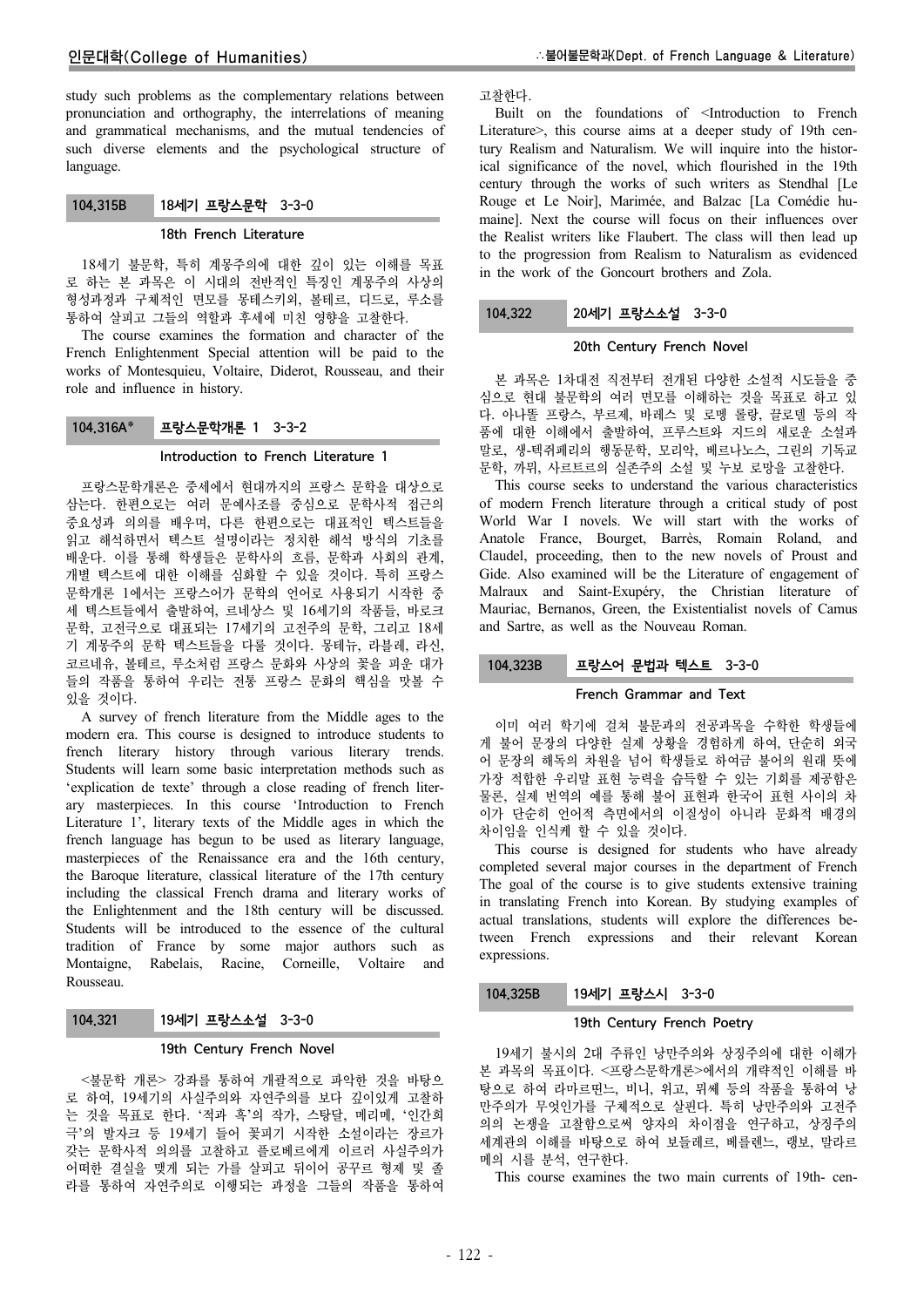tury French poetry, Romanticism and Symbolism. We will study the Romanticism of Lamartine, Vigny, Hugo, and Musset. We will especially inquire into the significance of the Romanticism-Classicism debate The course will then examine French Symbolism through the works of Baudelaire, Verlaine, Rimbaud, and Mallarmé.

## 104.327 프랑스문학개론 2 3-3-0

### Introduction to French Literature 2

프랑스문학개론 2는 프랑스 대혁명 이후, 19세기부터 20세기에 이르는 시기를 다룬다. 낭만주의, 사실주의, 상징주의, 자연주의, 초현실주의, 실존주의, 구조주의, 포스트모더니즘으로 이어지는 프 랑스 문학사의 흐름에서 알 수 있듯이 각각의 시대는 시대 나름의 문제를 제기하고 있으며 문학가들은 작가 특유의 문제의식을 가지 고 시대정신을 구현하고 또 새로운 문제를 제기하고 있다. 프랑스 문학 개론 2에서는 주요 작가의 텍스트를 강독함으로써 시대의 흐 름을 이해하고 텍스트 설명을 통해 구체적인 정보를 새로운 문맥 속에 위치시키는 방법을 익히고자 한다. 이를 통해 문학이란 무엇 이며 사회와 개인은 문학과 어떤 관계를 맺고 있는지에 대해 성찰 할 수 있으며, 앞으로 개별 작가나 사조, 주제를 심화하여 이해할 수 있는 기본적인 지식을 습득할 수 있다.

This course aims to introduce french literature in 19th and 20th century. Through the various literary tendancies after the French Revolution such as romanticism, realism, symbolism, naturalism, surrealism, existentialism, structuralism and postmodernism, the authors has shown his or her own consciousness concerning the current problematics of the age. In this course students will read the texts of the major authors in french literary history applying text analysis method.

### 104.406 현대프랑스문화분석 3-3-0

### Analysis of Contemporary French Culture

본 과목은 <프랑스인의 삶과 사회> 및 <프랑스 문화강독>을 통해 프랑스 문화 전반에 대한 기본적인 지식을 이미 획득한 학생 들을 대상으로 하여 현대 프랑스 사회의 주요 이슈에 대한 이해도 를 높이는 것을 목표로 한다. 해당 주제와 관련된 현대 프랑스 문 화이론 소개와 더불어 학생들로 하여금 다양한 경향의 신문, 방송, 문학작품 등의 매체를 활용하여 다각도에서 해당 주제를 조명, 분 석하도록 함으로써 프랑스 문화에 대해 분석적이며 균형 잡힌 시 각을 갖도록 유도할 것이다.

This course is designed for students with a prior knowledge of French culture, and therefore, students should have preferably already taken French Life and Society and Reading in French Cultural Articles. The primary objective of this course is to gain an in-depth understanding of the main social issues of contemporary French society. Students will be introduced to contemporary French cultural theories, and will learn to analyze the given thematics from various perspectives by utilizing diverse media such as newspapers articles, TV programs, and literary works. Students should gain an analytic and balanced view of French culture after taking this course.

# 104.414B 프랑스비평 3-3-0

### French Literary Criticism

본 강의의 목표는 '비평의 세기'인 20세기의 다양한 비평 이론 들을 습득함으로써 20세기 프랑스 지성사의 중요한 흐름들을 그 역사적인 배경과의 관계 속에서 이해하는 한편, 타당한 비평적 관

점을 가지고 문학 작품을 해석하는 방법을 배우는 데 있다. 아울러 수준 높은 비평 글들을 강독함으로써 프랑스어 독해 실력을 더욱 함양할 수 있다. 따라서 본 강의는 20세기 프랑스 문화, 사상에 대 한 이해, 문학 작품에 대한 심화된 분석력, 고급 프랑스어 강독 능 력 도모라는 세 가지 목적을 가지고 있어 대학에서 제공하는 가장 수준 높은 프랑스 문학 강의 중의 하나로서 정착할 것이다.

This course covers various literary criticism of 20th century, the 'era of criticism'. Students will be able to understand important currents in the intellectual history of France while acquiring methods of analyzing literary works with their own critical view. Through selective readings of critical works, students will also enhance their reading skills of French. This course, likewise have three objectives, to wit understanding French culture and thoughts, improving a skill of analyzing literary works, enhancing a reading skill of texts written in advanced French.

### 104.418A 고급프랑스어회화 3-3-0

### Advanced French Conversation

본 과목은 대학의 정규 과정에서 제공할 수 있는 최고 수준의 회화 수업으로서 이미 상당한 회화 능력을 갖추고 있는 학생을 대 상으로 한다. 반복적인 학습을 통하여 외국인과의 일상적인 대화 를 가능하게 하고, 일정한 지적 능력을 요하는 깊이 있는 토론에 참여하여 자신의 견해를 충분히 피력할 수 있도록 훈련한다.

The highest-level French conversation course offered in formal higher education, this course is for students who wish to add the finishing touch to their conversation skills. Through drills, students will learn to have everyday conversations with native French speakers. In addition, through extensive group discussions, they will exercise their skills in expressing their opinions and thoughts in a foreign language.

# 104.425B 프랑스문화와 예술 3-3-0

### French Culture and Art

프랑스어는 물론 프랑스 문화와 프랑스 문학 일반에 대한 전공 과목을 이수한 학생들을 대상으로 하는 이 강의는, 미술이나 영화 등의 예술을 프랑스 문학, 문화와 연계된 시각에서 다루는 것을 목표로 한다. 디드로, 보들레르 등 대표적인 프랑스 작가들의 미술 평론을 강독하면서 미술 작품에 대한 깊이 있는 이해를 도모하며, 문학 작품을 원작으로 하는 영상 예술 작품들의 분석을 통해 문학 과 영화의 관계에 대한 폭넓은 이해 및 반성적인 사고를 도모할 수 있을 것이다. 문학과 다른 예술 분야를 동시에 다루는 이 과목 을 통해 프랑스 문화에 대한 종합적이고 폭넓은 이해가 가능해질 것으로 기대된다.

Aiming at the students who have prerequisite knowledge of French, French literature and culture, this course examines French arts including fine arts and cinemas in relation to French literature itself. Selective readings of art criticisms will enhance students' understanding of art works and critical analysis of French visual arts will provide a broader insight into the relation lies between literature and cinema.

### 104.426 20세기 프랑스시 3-3-0

### 20th Century French Poetry

본 과목은 1차 대전 직전부터 다양하게 시도되는 시적 모험을 19세기의 프랑스시와 비교하여 현대 프랑스시의 여러 면모를 이 해하는 것을 목적으로 하고 있다. 아뽈리네르, 발레리, 그리고 브 르똥, 엘뤼아르를 중심으로 한 초현실주의 시인들의 시를 강독함